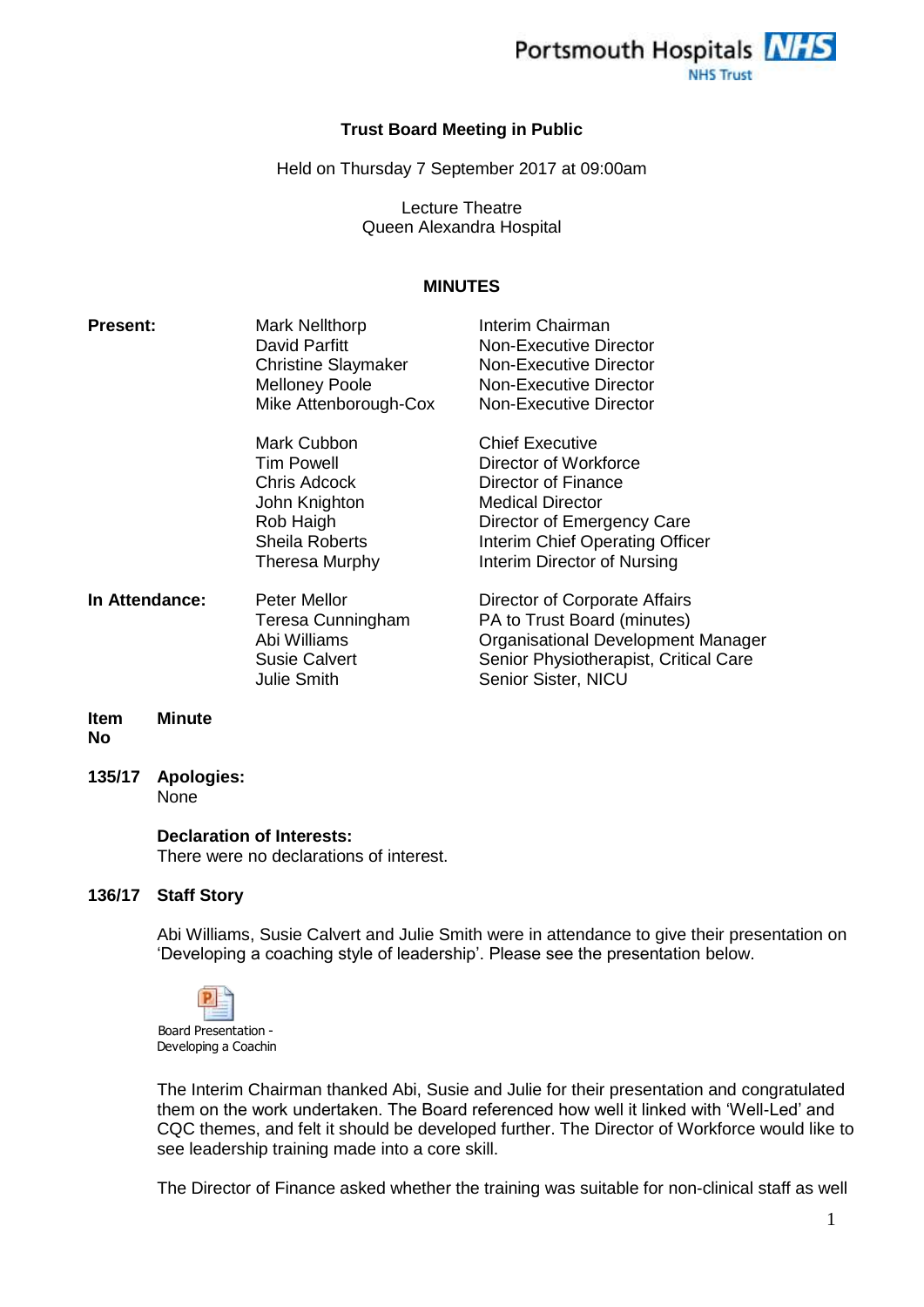as clinical. Abi Williams replied that the training is open to the whole Trust and that staff are encouraged to use the techniques within their own teams.

## **137/17 Minutes of the Last Meeting – 6 July 2017**

The minutes were agreed as a true and accurate record.

### **138/17 Matters Arising/Summary of Agreed Actions**

All actions were completed or on the agenda.

Melloney Poole asked for a further two actions to be added to the action grid from the last meeting, they were:-

114/17 - The Medical Director to circulate the Mental Health Issues action plan to the Board 118/17 - The Interim Director of Nursing and Melloney Poole to meet to discuss the Legal Services Report

## **Actions: Medical Director, Interim Director of Nursing and Melloney Poole**

### **139/17 Notification of Any Other Business**

None.

### **140/17 Interim Chairman's Opening Remarks**

The Interim Chairman began his report by acknowledging the changes in Board membership; the details of which will be provided within the Chief Executive's Report.

The Interim Chairman confirmed that the CQC report had now been published and that Board members have had an opportunity to review it. He remarked that he would have preferred the Trust not to have been in the position that necessitated the report but welcomed the raising of the issues within it and the opportunity to correct them.

The Interim Chairman was keen that staff did not feel punished by the report and was confident that their ability and commitment would bring about the necessary changes. He had great pride in all Trust staff.

## **141/17 Chief Executive's Report**

The Chief Executive began his report by introducing and welcoming Theresa Murphy as the Interim Director of Nursing. He also informed that two Board members had now left the Trust - Ed Donald and Simon Jupp.

The process for recruiting to four Director posts is underway and it is hoped that these appointments can be concluded by the end of October. These posts are Director of Nursing, Chief Operating Officer, Director of Communications and Director of Strategy, Governance & Performance. A new Chairman is also being sought.

The Chief Executive drew attention to key areas of his report:

- Impossible for Government to meet mental health commitments without addressing staff shortfall
- More clinical placements welcome but workforce challenges remain
- Performance figures show urgent action is needed to prepare for Winter
- New charging regulations for overseas visitors
- Mandated support for NHS Trusts under the single oversight framework

Local News:

 Chief Executive 100 day plan. The Chief Executive had held a number of staff engagement events with excellent attendance and feedback. The Quality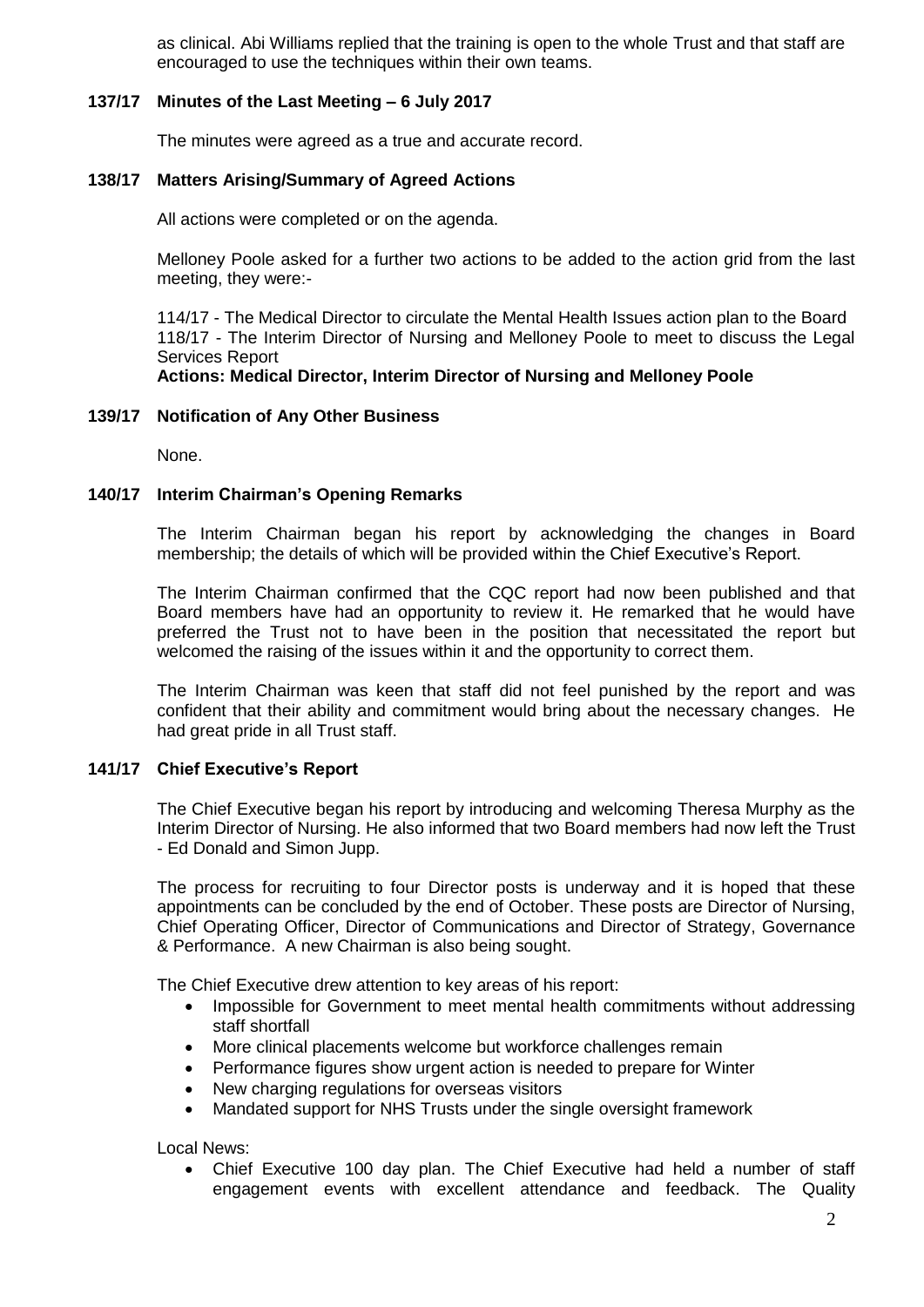Improvement Plan was published on Friday 1<sup>st</sup> September. Following the publication there will be a Quality Summit supported by NHS Improvement, NHS England and Care Quality Commission later this month. Further actions from system partners following this meeting, along with staff feedback will further enhance the plan

- Publication of CQC reports
- Visit from the Chief Inspector of Hospitals Care Quality Commission
- NHS Improvement Agency Programme Stakeholder Group
- **•** Team Brief

| 141.17b Team Brief - 141.17c Team Brief - |            |
|-------------------------------------------|------------|
| July 17.pdf                               | Aug 17.pdf |

Melloney Poole asked the Chief Executive what were the three things that kept him awake at night. The Chief Executive replied:-

- As an organisation we are running hot and have a very full hospital. A large number of escalation beds are open which causes more pressure. We need to ensure that patients have appropriate places to go and get appropriate care. The Trust is so busy, it makes the day to day very pressured
- Staff morale is very low. It is a difficult time for all and the Chief Executive and his team wants to support and encourage staff in addressing all of the concerns
- Getting the right sustainable leadership team in place

Melloney Poole asked for a date by when the Board Assurance Framework will be available. The Director of Corporate Affairs replied that work has been taking place over the last month to revise the framework and that it will be shared with the Board at its Workshop at the end of September and in time for inclusion in the October Trust Board agenda.

Mike Attenborough-Cox questioned what the outcome had been from Professor Baker's recent visit. The Chief Executive replied that he had been grateful for his visit and the opportunity to meet him in person. The visit had been successful and constructive. The Chief Executive will be meeting with the CQC following the expiry of the Section 29a response time, to ensure that all actions have been responded to accordingly.

### **142/17 Integrated Performance Report**

The Medical Director remarked that there was a more concise IPR being presented this month, and that feedback on the report would be welcome.

## **Quality**

The Interim Director of Nursing drew attention to the following areas, with supporting comment from the Medical Director:

- Mental Health:
	- o The Mental Health action plan had been circulated previously. Good progress had been made following the CQC visit. An independent review had been carried out to look at vulnerability across all patients throughout the Trust. There was close working with all system partners, with regular meetings. The Medical Director will be attending the Southampton Mental Health Board at the beginning of October in preparation for the first Portsmouth Hospitals NHS Trust Mental Health Board which he will be chairing.
	- $\circ$  Melloney Poole has agreed to be the Non-Executive Director lead for Mental Health
	- $\circ$  An external advisor is undertaking ligature risk assessments across the organisation to improve the safety and management of in-patients with specialist mental health needs. Initial findings had identified multiple ligature points within bed spaces and bathrooms; the majority of which cannot be mitigated. There is a greater need to focus on individual risk assessments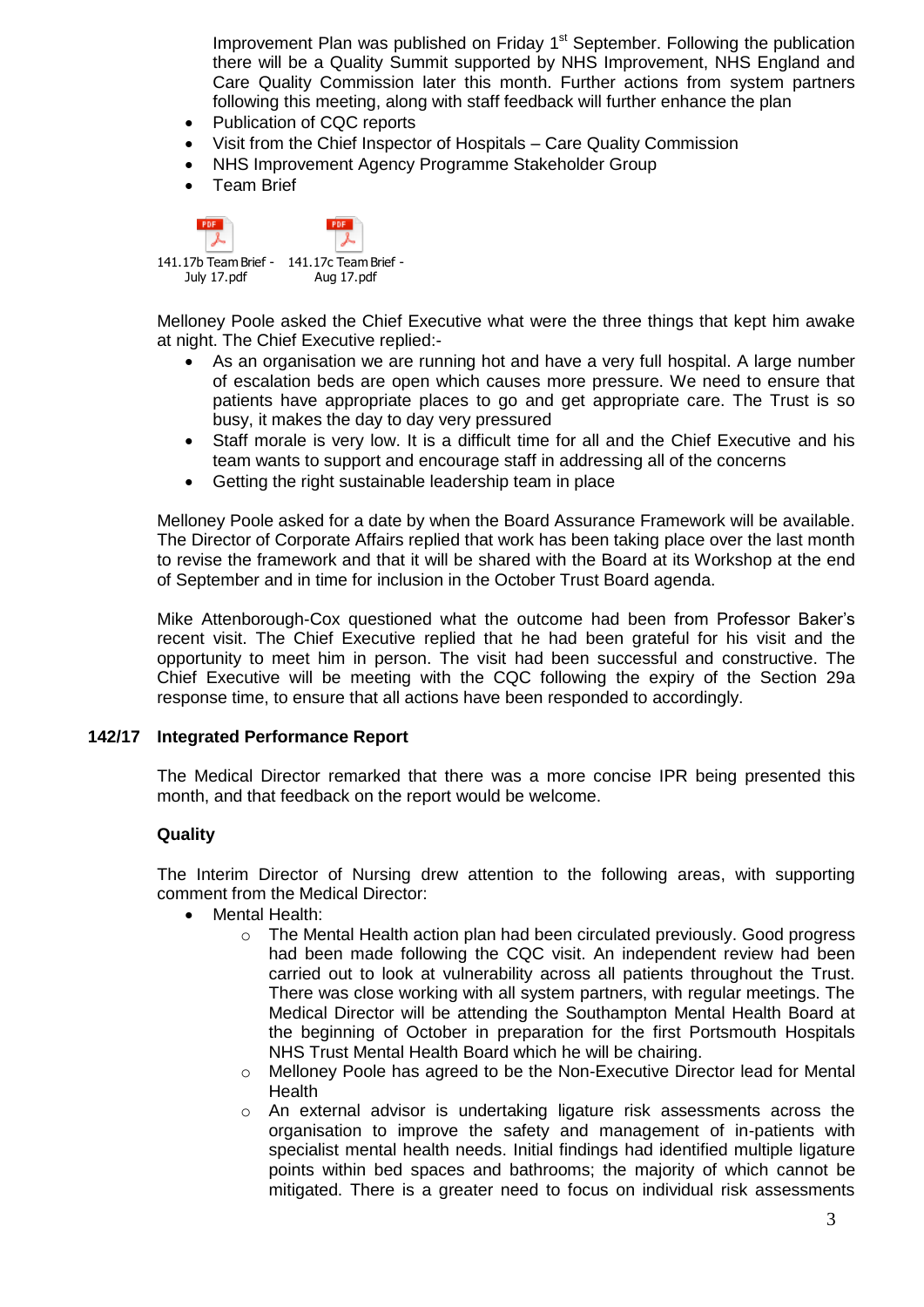and intervention plans. A specialist advisor is supporting the Trust in the use of appropriate tools and education

- o The Terms of Reference for the Mental Health and Mental Capacity Board had been drafted. The first meeting is scheduled to take place in October
- $\circ$  The Mental Health Liaison Team service specification has now been finalised
- Pressure Ulcers three confirmed instances of avoidable grade 3 pressure ulcer damage and zero confirmed 4 pressure ulcer damage in July
- VTE a deterioration in compliance had been noted; the 95% target had not been achieved for July. The position has been formally escalated to the Medical Director
- Dementia there had been a continued decrease in compliance with dementia screening in July
- Sepsis:
	- o Timely identification of sepsis in emergency departments and acute inpatient settings. A total of 461 patients required screening, 451 of whom had received screening: 97.83% compliance against a target of 90%. Quarter 1 requirement for full payment achieved
	- $\circ$  Treatment of sepsis in emergency departments and acute inpatient settings. 441 patients required antibiotics, 312 of whom received antibiotics within 1 hour of diagnosis of sepsis: 70.74% compliance against a target of 90%. 10% payment achieved for quarter 1. A plan is currently underway to improve compliance
	- o Antibiotic review Assessment of clinical antibiotic review between 24-72 hours of patients with sepsis who are still in-patients at 72 hours
	- o Quarter 1: 100% compliance achieved
- Infection Control:
	- $\circ$  MRSA The two reported MRSA bacteraemia last month have been referred to NHS England for arbitration and third party attribution has been requested
	- $\circ$  C. Difficile 3 patients with C. Difficile were attributed to the Trust in July against a monthly objective of 3
- HSMR:
	- $\circ$  For the 12 months of April 2016 March 2017 the rate was 111.8. This is a decrease on the rate previously reported for the same period due to an updated end of year data set featuring a deeper volume of local and national coding. The Trust continues to have a higher than expected HSMR
	- $\circ$  Work continues to establish whether HSMR includes the correct number of 'expected' deaths within its algorithm by investigating the coding of comorbidities, palliative care and how these are processed by Dr Foster
	- o A meeting has been organised with Imperial College London, after issues were identified locally regarding the identification of high scoring comorbidities
	- $\circ$  The Medical Director is confident that learning and actions from all deaths are being picked up. 351 deaths have been reviewed since May. 70% of deaths were reviewed for avoidability and the majority were unavoidable. The two identified as avoidable compares favourably to what is normal

The Interim Chairman remarked that whilst the number of deaths appears to be large a significant number of patients who are expected to die are coming into hospital. His concern was for those patients who were approaching death but did not want to die in hospital. The Medical Director confirmed that this matter was something that was being looked into. There is a regular mortality review meeting with commissioners. Commissioners are committed to help improve this situation.

The Interim Chairman felt strongly that whilst the Trust was not a mental health facility, and nor should it be, it needed to provide a safe environment for those patients who were in the hospital and awaiting mental health service support. He queried if we have the right balance. The Medical Director confirmed that our direction of travel was correct and the Trust should strive to recognise that there will always be a significant proportion of patients with mental health issues as well as other vulnerabilities; this proportion was also likely to increase. Melloney Poole echoed his statement and added that the Trust needs to ensure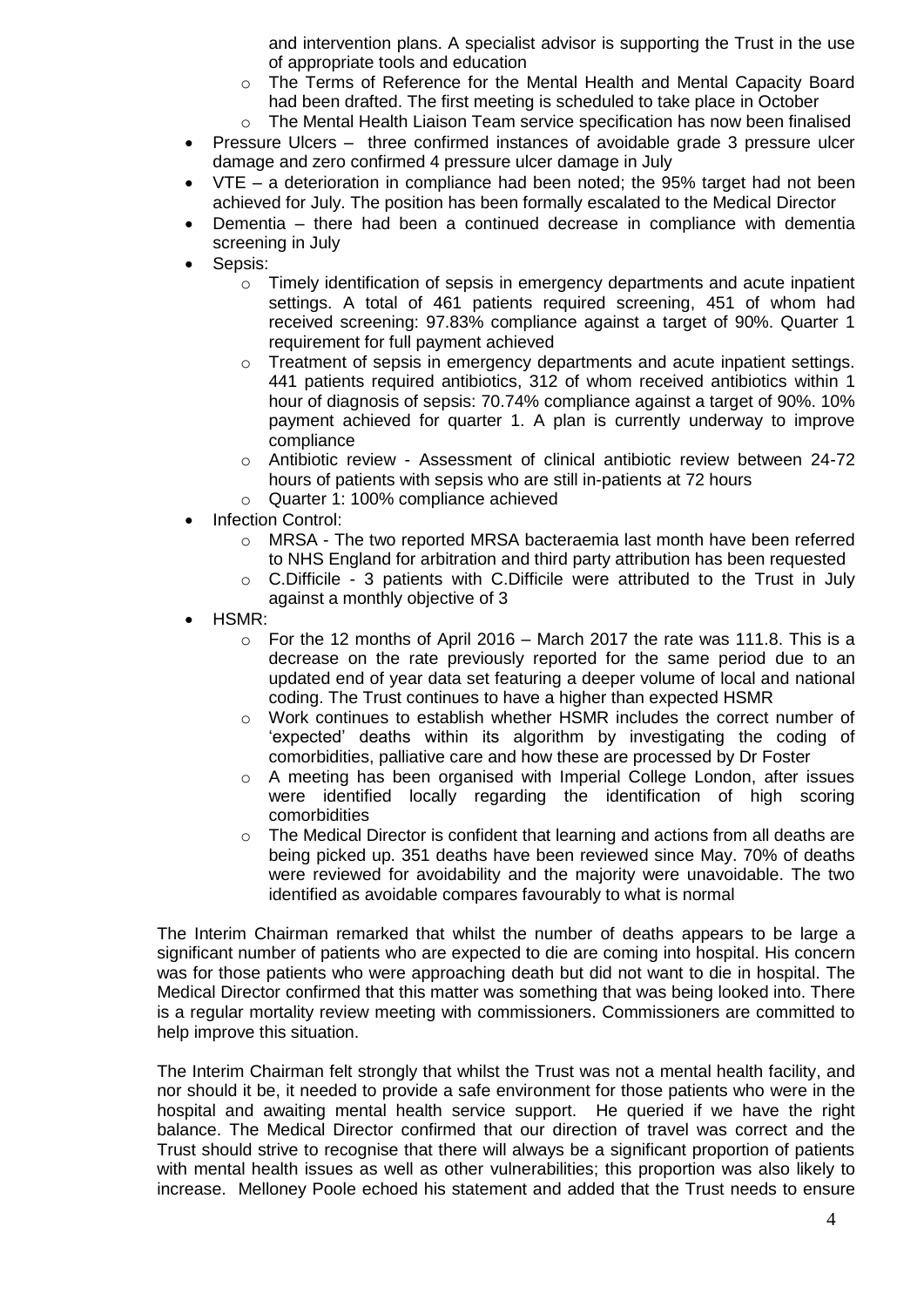that its strategy is firmly embedded with regional providers as well as robust protocols in place to ensure that other services provide the same level of service so that the Trust does not become a last resort. The Interim Chief Operating Officer added that there needed to be appropriate training and support for staff.

David Parfitt questioned if Commissioners were aware and committed. The Medical Director confirmed that commissioners were actively involved.

## **Operations**

The Interim Chief Operating Officer drew attention to the following areas of her report:

- A&E There had been no breaches of the 12 hr A&E trolley wait standard
- MFFD Continued high levels of medically fit for discharge patients and a deterioration in the delayed transfers of care from 8% last month to 10.4%
- RTT RTT clinical capacity shortfalls affecting delivery of planned performance improvement for orthopaedics (theatre staff), cardiology (outpatient capacity due to registrar shortfall) Gastroenterology (locum gaps and pathway corrections). Clinical harm reviews have taken place in these areas. Gastro reviewed over 500 patients, 25% were closed down and 50% had dates pushed back within national guidance. The next step is to carry out a snap shot review of a number of patients who have been waiting, 6 months, 9 months and 12 months. This approach is appropriate in proportion to the need.
- Outpatient Waits Outpatients waiting longer than clinically appropriate; whilst progress is being made and the longest waiters have been reviewed and managed, the number of patients waiting means progress towards achieving waits within 18 weeks of clinical due date is slow
- Cancer the Cancer 62 day performance was at risk in July as a result of diagnostic delays and diagnostic reporting delays due to specialist radiologist shortfall and capacity to undertake specific procedures requiring radiologist support (fusion biopsy) and capacity for complex robotic surgery. Additional lists had been agreed and were in place for biopsy's and weekend robotic lists however there is a high risk that the standard will not be delivered in July and August. There had been 4 breaches of the zero tolerance 104 day maximum wait cancer standard

Melloney Poole noted that all major performance indicators were more adverse than they had been at the last Board meeting and that this was extremely disappointing. She added that delayed discharges were planned to be down to 110 by mid-September and stood currently at 235. She considered this to be a very serious position to be in as Winter approached. She asked for robust assurance that the Trust would significantly improve this position by next month. The Interim Chief Operating Officer agreed that the position was disappointing and remarked that the shortfall of staff was being stretched even further. Medically fit for discharge numbers were currently 6 weeks behind trajectory; although there had been some improvement this week. The Director of Emergency Care added that occupied bed days had reduced by 15% over the last week. The assurance comes with the significant staff increase in external services. The Director of Emergency Care believed that the backlog could be reduced as expected.

The Chief Executive recognised that some performance indicators were not going in the right direction but assured that the Trust was looking at sustained access improvements. Some pressures are being seen with a certain cohort of patients/areas which has a knock on effect and these are being worked on. He also assured that lots of improvements were being made within the urgent care pathway and that the internal urgent improvement programme will be relaunched next week. The Chief Executive was meeting with senior leaders to talk through how the plan will work and that there would be additional support to help with improvements. He was confident that there was a lot the Trust could do for itself in order to make improvements and this was being concentrated on. He would update on progress in his report to the Board each month.

Mike Attenborough-Cox asked if a report could be provided at the next meeting regarding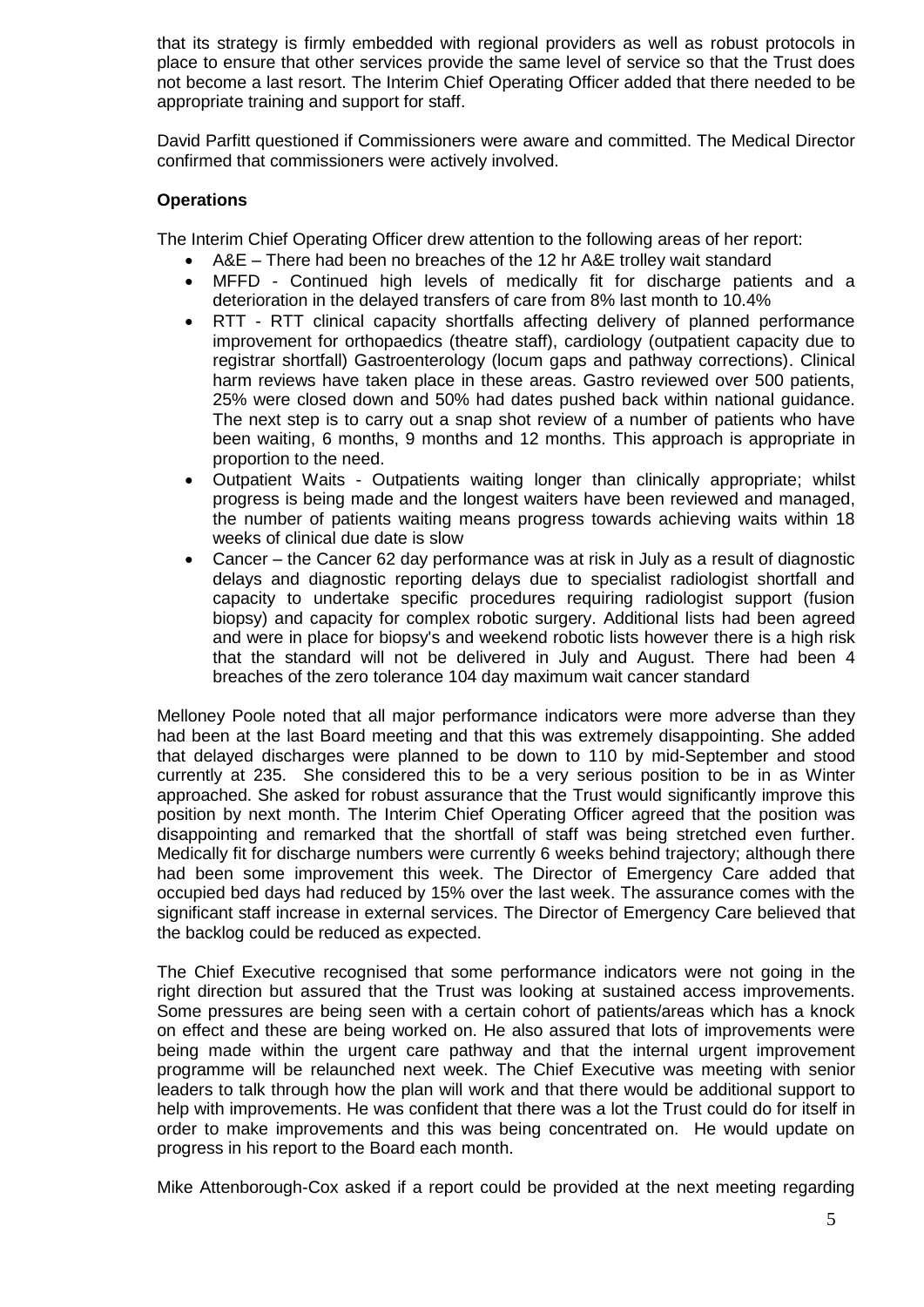those patients who were fit for discharge in excess of 10 weeks. He remarked that the number of those medically fit for discharge should be down towards 100 by mid-September and that the Trust would not achieve this target. The Director of Emergency Care agreed that the Trust would not reach this target within the agreed time but that the figure would continue to reduce as more domiciliary workers were recruited by Hampshire County and Portsmouth City Councils. Mike Attenborough-Cox expressed his frustration at the failure of the different initiatives that had been designed to resolve this problem.

The Interim Chairman was concerned that patients have an increased risk of harm if they stay here any longer than is necessary. The detrimental effect of doing so, especially on older patients, should not be underestimated. He reflected on the fact that by mid-September, the Trust will be closer to where it started rather than where it needs to be with regards to the number of patients who were medically fit and ready for discharge. The Chief Executive was confident that our health system partners were fully committed to helping bring about the necessary improvements. Whilst it was true that some plans had not progressed at the pace expected, our partners are engaged and working with the Trust to discharge some patients earlier in their pathway in order that other patients pathways can improve.

Christine Slaymaker made reference to the capacity shortfall of Radiologists and pointed out that there had been a suggestion at the Acute Alliance meeting of combining/flexing resources. The Medical Director confirmed that Radiology capacity was being reviewed across Portsmouth and Southampton; the combining of resources could possibly help in the short term but would not be a long term solution.

# **Finance**

The Director of Finance drew attention to the following areas of the report:

- The Trust's financial plan for 2017-18 has a surplus target of £9.7m. As a part of this the first two quarters of the financial year have a deficit plan, quarters 3 and 4 a surplus plan. The plan requires a steady financial improvement to be made effectively from July 2017 onwards
- The annual plan for clinical income reflects the agreement reached with Commissioners on the Aligned Incentives Contract for 2017-18. The annual plan includes an income provision relating to the Sustainability and Transformation Funds (STF) of £13.4m and a financial improvement requirement in the course of the year of £34.6m
- The Trust's Income and Expenditure position by the end of July was an actual deficit of £8.4m. The financial position in July, as part of this position, was a deficit of £2.3m. The position prior to the assessment of eligibility of STF in July was adverse to plan in month by £1.4m, therefore removing the Trust's option to access allocated Sustainability funds in month. The year to date position still reflects the STF funding achieved in quarter 1, a sum of £1.7m from a potential maximum allocation of £2.0m. A sum of £0.3m was not achieved in the quarter attributed to the A&E performance element
- The Trust continues to see pay pressures through the high use of temporary staff to maintain urgent care services and additional capacity that has remained open due to the volume of patients that have been in hospital as medically fit for discharge. Nonpay costs include unplanned use of the private sector to support RTT delivery and out of hospital purchase of beds. Pay pressures year to date have been mitigated by a favourable non pay reserve position
- Significant improvements in financial performance are required from now onwards in order to deliver the plan for the year and an enhanced focus and capacity to support this are necessary and in progress. Delivery of the overall surplus plan is now high risk and the Trust will submit a revised plan to the Board and NHSi at the end of September/beginning of October

The Director of Finance reported that the Trust was still facing significant financial challenges; some of which were directly connected to plans to improve performance metrics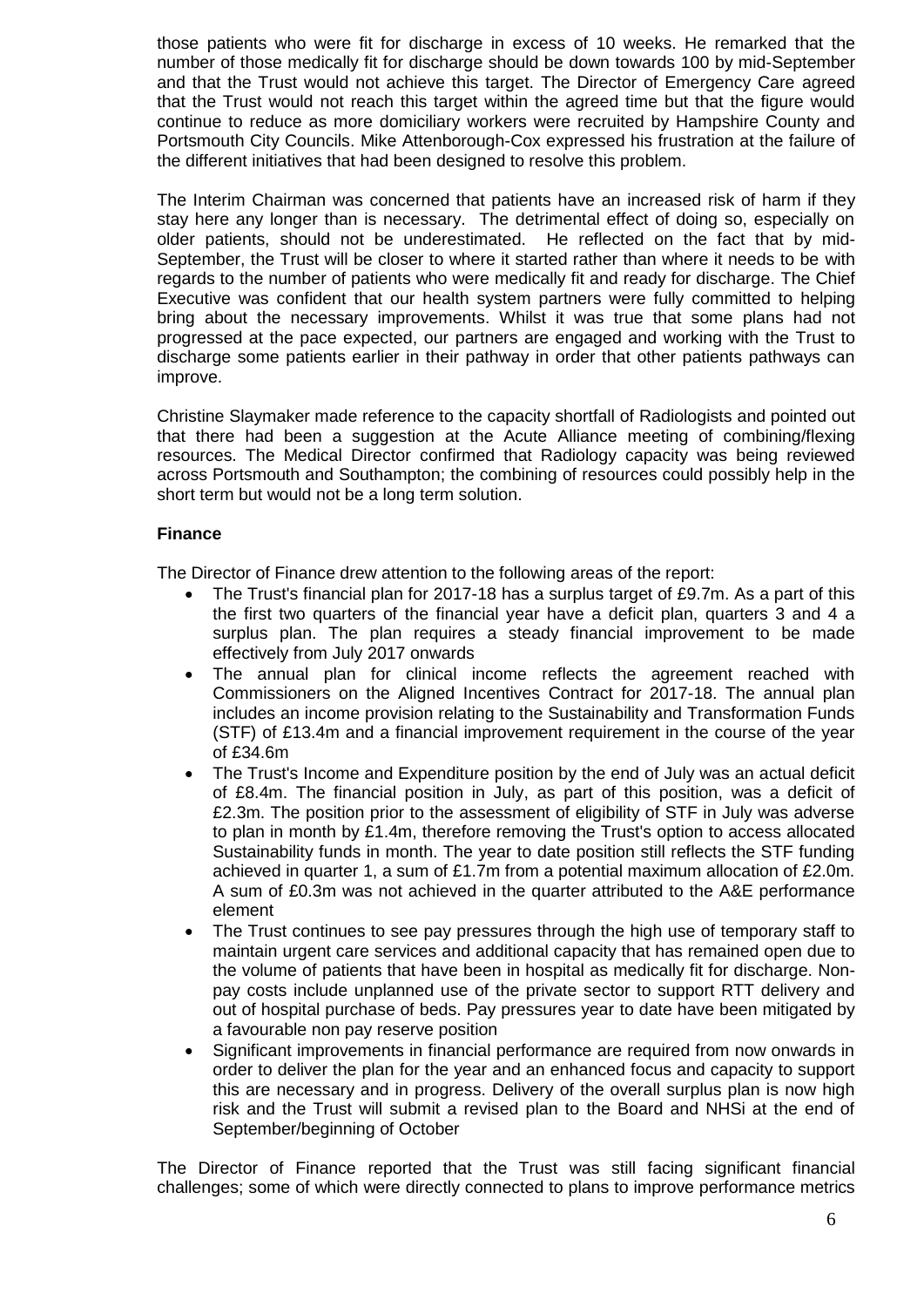and he will need to revise the financial plan accordingly. A revised financial plan will be brought to the next Board meeting.

## **Action: Director of Finance**

Christine Slaymaker queried the increase in substantive, bank and agency pay when the plan was to significantly reduce agency pay. The Director of Finance replied that the increase in substantive staff was always part of the plan. It is however, £2.6m over plan. Temporary staffing had not decreased and the issue comes from some pay CIPs not being realised, which is adverse to the plan. The Director of Finance raised concern that there needs to be much more grip - key controls had been put in place for workforce and have formal dashboards to monitor. However, we need to make sure we have alignment between establishment WTE and budget, and that we do not recruit to WTE posts that are not funded. The Director of Finance will look at the alignment of workforce establishment and budget to ensure this does not happen and this will be discussed in the next Finance and Performance meeting.

## **Action: Director of Finance**

The Director of Workforce commented that there was an over reliance on temporary staffing in Medicine and that there needs to be urgent Human Resources support in certain areas. The Director of Finance asked it the Trust looks at redeployment to those areas in need. The Director of Workforce confirmed that this was something that was looked into when appropriate.

David Parfitt commented that there appeared to be a lack of grip below Executive level of departments properly controlling their budgets and expressed concern at the likely consequential serious budget deficit. The Director of Finance and Chief Executive are working through a bilateral review with all CSCs. Whilst there are some areas that are struggling it is not through a lack of either attention or commitment.

The Interim Director of Nursing confirmed that she had carried out a forensic look at nursing staff and agencies used, and was holding fortnightly reviews of spend and how to tackle the issues identified.

The Chief Executive responded to Christine Slaymaker's query and commented that there was a need to have any variances to the financial plan properly articulated. With regards to David Parfitt's query around 'grip', he assured the Board that there was a Recovery Board meeting every fortnight to ensure there is 'grip', which also reviews a weekly grip dashboard. Actions have been taken and will continue until the right level of grip is in place.

## **Workforce**

The Director of Workforce drew attention to the following areas of the report:

- The total workforce capacity increased by 31 FTE to 6977 FTE in July 2017 and is 88 FTE over the new funded establishment
- The temporary workforce capacity increased to 509 FTE in July 2017 and comprises 7.3% of the total workforce capacity.
- The number of shifts that have breached the capped rates or that are off-framework have decreased by 754 shifts to 2072 shifts in July 2017
- The evidence collected for July 2017 indicates that overall staffing levels have decreased from 103.8% to 103.2% compared to planned levels
- The evidence collected for July 2017 indicates that overall CHPPD is 4.9 hours for RNs. This is similarly reported in the previous month and 2.9 for HCSWs
- There will be a detailed refresh of the nursing staff plan and retention plan
- Appraisal compliance has decreased and currently records at 77.8% in July, below the 85% target
- Essential skills compliance increased to 88.2%, and continues to record above the 85% target
- Fire Safety (face to face training) increased to 66.8%
- Information Governance Training has decreased to 86.9%. This is below the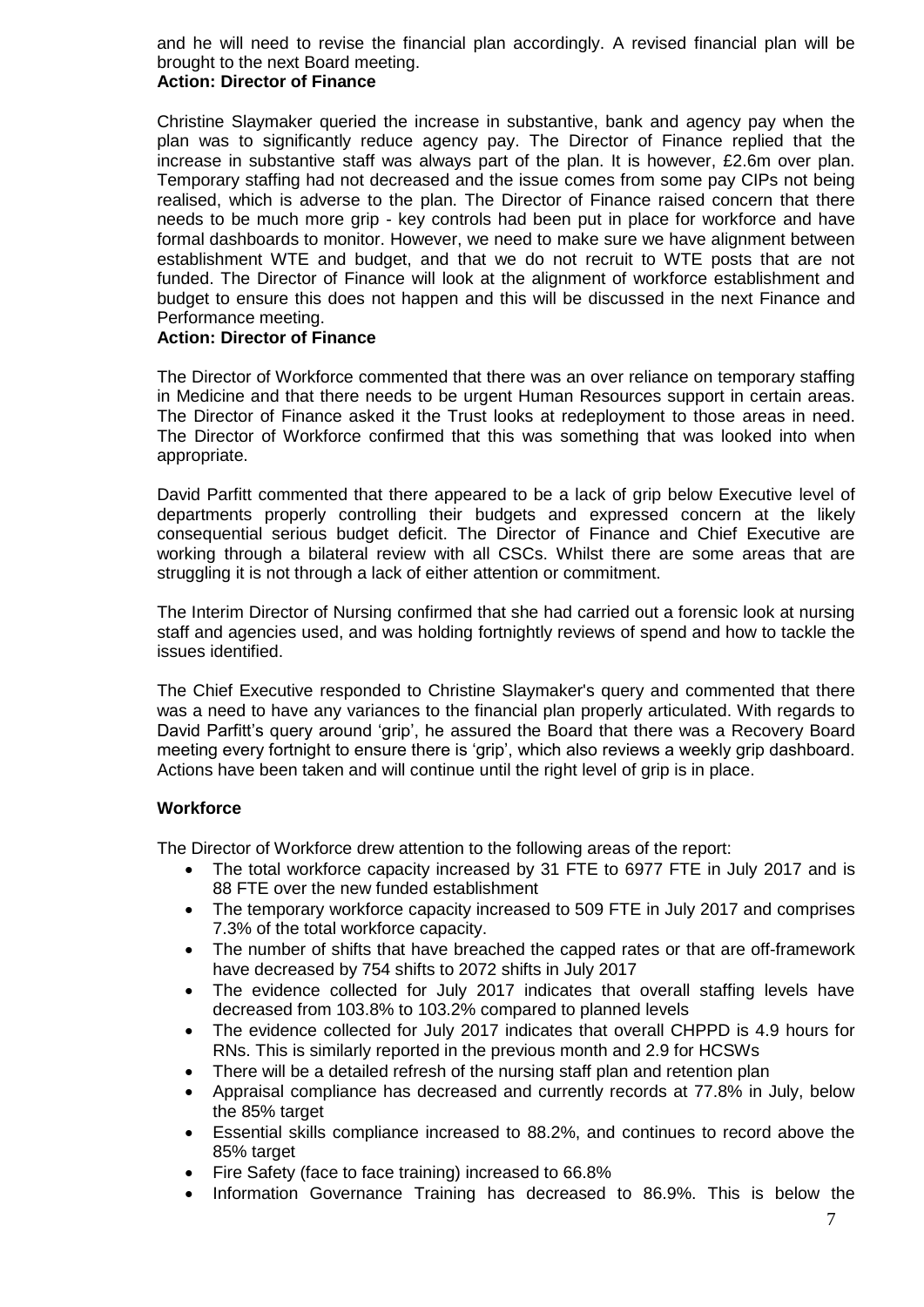Information Governance Training target (95%)

- Sickness Absence Rate (12 month rolling average) increased to 3.9% in June and remains above the target. In-month sickness absence decreased to 3.5% in June and is above the target
- 1 whistleblowing referral and no professional registration or safeguarding referrals was reported in July 2017

Christine Slaymaker reported that whilst visiting the Education team she had learnt that Southampton's recruitment onto their nursing degrees had been cut dramatically for this September's intake, which will have a knock-on effect for this Trust. The Education team is working hard in building relationships with Portsmouth University, who have opened a nursing degree course. There will be less nurses coming from Southampton next year and whilst we do receive nurses from other areas, it would be prudent to keep an eye on this. The Chief Executive replied that the Trust continuously works on strengthening its relationships with universities and nursing providers, in particular Portsmouth University as this is the first year there has been an intake from Portsmouth.

## **143/17 Care Quality Commission Update**

The Interim Director of Nursing drew attention to the following highlights. Further detail is contained within the report provided.

- The CQC had carried out an unannounced inspection of the Queen Alexandra Hospital on 16, 17 and 28 February 2017; inspecting the medical care services and the emergency department
- The CQC returned on 10 and 11 May 2017 and inspected the key domain of 'well led'. As part of this inspection they visited the emergency department, four medical care wards and the Acute Medical Unit (AMU) to review ward to board governance **arrangements**
- The CQC rated emergency care as requires improvement overall, and the medical care was rated as inadequate overall
- To note updates on regulatory actions, including actions, exceptions and risks and assurances
- The Board is asked to agree the level of detail they wish to receive regarding the action plans to support the delivery of all the Regulatory requirements

Christine Slaymaker raised concern about how evidence will be triangulated to show it is embedded and assurance given that changes have been made and are sustained. The Interim Director of Nursing replied that assurance will come from 1) changes in practice; 2) staff feedback; 3) deep dives and 4) routine reporting through the regulation reporting committee.

Melloney Poole commented that she was impressed that 75+ members of staff have already come forward to assist with the quality improvement plan. The Chief Executive added that over 500 members of staff had engaged in the CQC sessions.

David Parfitt enquired as to the lessons learnt and how they were being applied to areas that had not yet been assessed so that this situation does not occur in those areas. The Interim Director of Nursing replied that the routine use of escalation beds needed to stop and that the Trust needed to reset and adhere to the plans put in place.

Christine Slaymaker reminded that agendas are always shifting and that we need to keep an eye on the external world, especially around mental health, and try to pre-empt agenda shifts to help us stay ahead. The Chief Executive replied that the vision and strategy would be important. He remarked that it is implicit within the Quality and Improvement Plan that it is not just about focusing on compliance. The improvement plan has 5 domains that everyone needed to be aware of and adhere to. Everyone needs to know what good is, without being told by the CQC. The Medical Director added that there was a clear message that everyone wanted to focus on - aspiring to excellence rather than just to comply.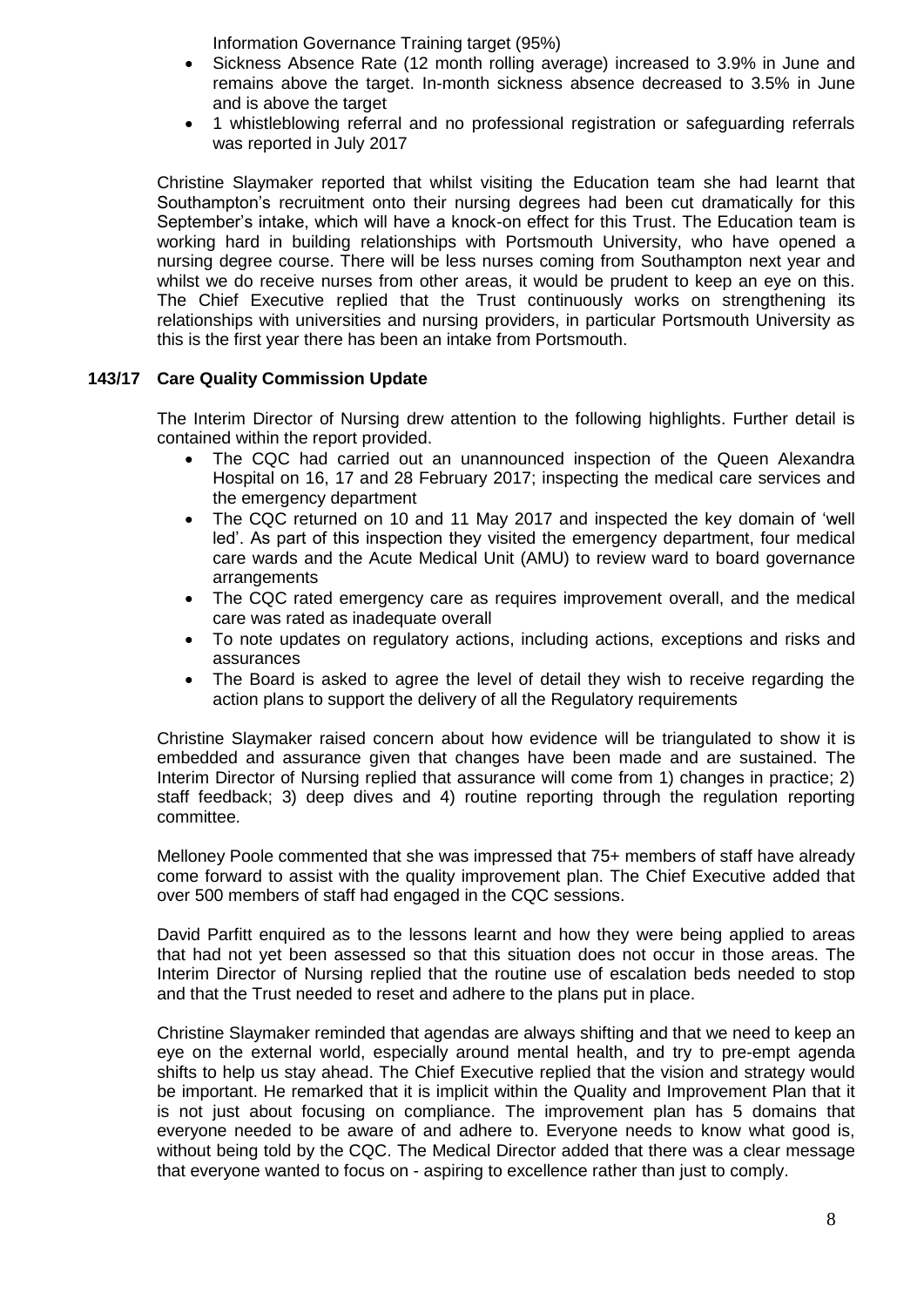# **144/17 Quality Performance Report (Serious Incidents Requiring Investigation)**

The Interim Director of Nursing presented the report and drew attention to: **SIRI summary – July 2017**

A total of 60 SIRIs had been reported in May comprising:

- A total of 10 SIRIs were reported in July all were clinical SIRIs:
	- o 3 x Avoidable level 3 hospital acquired pressure damage
	- o 2 x Unexpected death of patient, potential failure to recognize deterioration
	- o 1 x Fall resulting in fractured neck of femur
	- $\circ$  1 x Fall with head injury, potentially contributing to patient's death 2 weeks post discharge
	- $\circ$  1 x Fall potentially contributing to patient's death
	- o 1 x Missed diagnosis of lung cancer
	- o 1 x Delay diagnosis potentially resulting in loss of vision
	- o 1 x C. Difficile on Part 1 of death certificate
- This compares to 10 clinical SIRIs reported in June
- Of the 10 clinical SIRIs reported in July; all patients or relatives, where applicable or appropriate, were informed of the incident within the deadline and were aware of the on-going investigation
- 149 SIRIs remain open on STEIS (Compared with 371 in May), 107 of these are Breaches of DTA
- 142 SIRIs are in the process of investigation within the Trust (105 DTA breaches)
- 4 clinical SIRIs have had their investigation completed and the reports have been submitted to the Commissioner for their review and sign off; all of these are awaiting closure by the CCG
- Of the DTA breach investigations submitted from January 2017 to date; 225 have been closed by the CCG

David Parfitt commented that whilst a large amount of data was available to see how this Trust was performing there seemed to be little that enabled us to compare with our peers and wondered if any was available. The Medical Director replied that there was benchmarking which indicated that we are close to where we need to be. The Trust needs to focus on near misses and low risk reporting and to ensure that feedback was given to those who had submitted the reports.

Melloney Poole questioned whether the legal services report, SIRI and complaints should be joined up. The Interim Director of Nursing agreed with this comment.

## **145/17 Statutory Responsibilities for Emergency Planning**

The Interim Chief Operating Officer presented the report and highlighted the following key points:

- All NHS-funded organisations are required to meet the requirements of the Civil Contingencies Act (2004), the Health and Social Care Act (2012), the NHS Standard Contracts, and the NHS England Core Standards for Emergency Preparedness, Resilience and Response (EPRR)
- The report identifies work undertaken to ensure that the Trust is compliant with the statutory requirements placed upon it. It outlines the current position of emergency preparedness and the key activities that have taken place during the last year
- The report to be submitted by the Chief Operating Officer, as the Accountable Officer to the CCG, to support the NHS England Core Standards assurance process
- The Trust is to comply with the agreed work programme monitored via the Trust monthly EPRR Meeting reporting into the Trust Quality and Governance Committee. The Trust is currently compliant with 38 requirement and working on the remaining 8
- All amber areas have been addressed under Governance and deadlines are achievable
- The gap in Emergency Planning support has been addressed. There will be support from the Emergency Planning Officer at Solent NHS Trust until the post at Portsmouth Hospitals NHS Trust is filled in October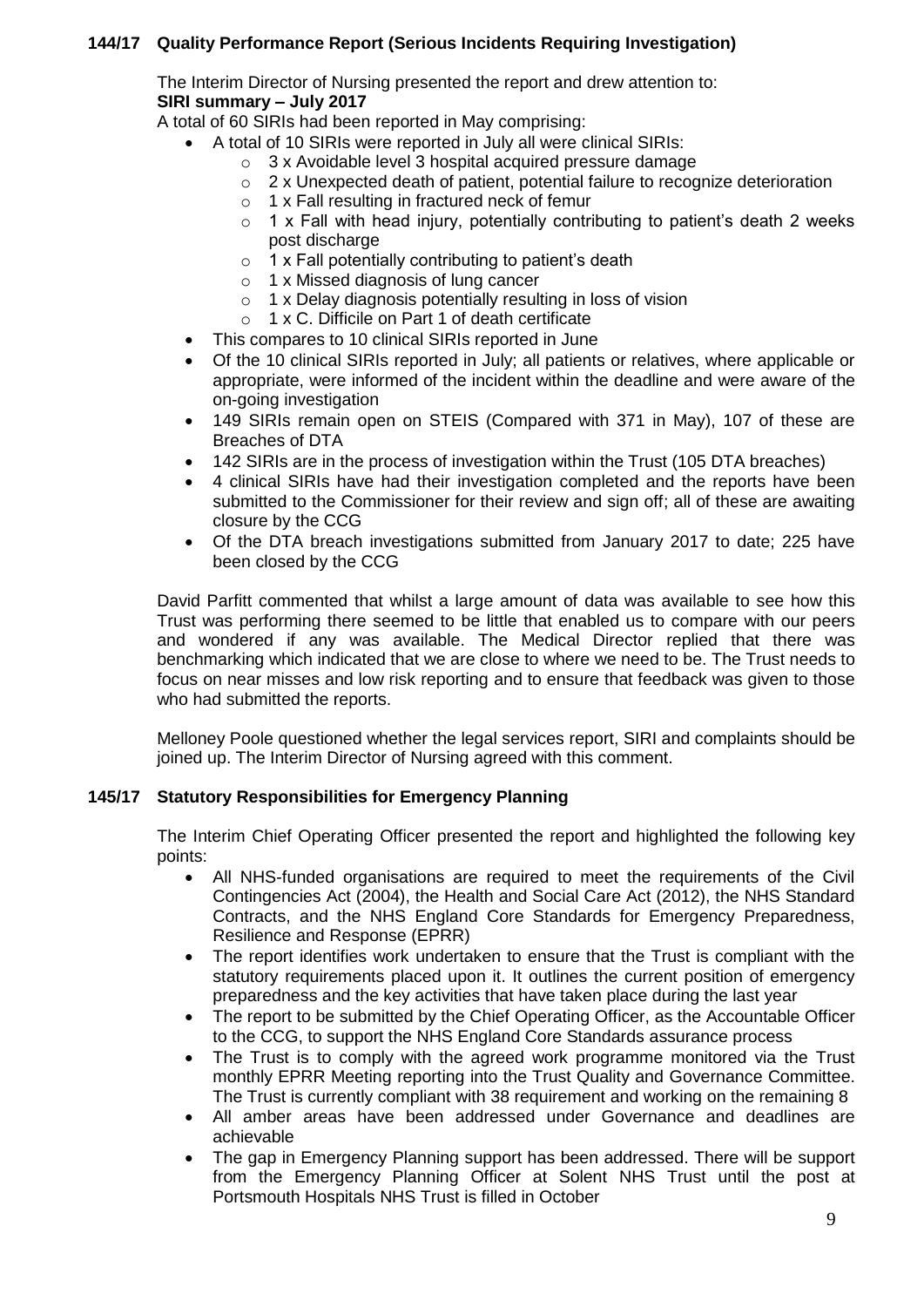Mike Attenborough-Cox has agreed to be the Non-Executive Director lead

The Interim Chief Operating Officer agreed to add the definitions of Major, Critical and Business Continuity to the report for the benefit of the Board.

**Action: Interim Chief Operating Officer**

Melloney Poole enquired whether there were business continuity plans in place following recent cyber-attacks. The Interim Chief Operating Officer assured that the Trust follows national guidance. Cyber initiatives change all the time, however, we are as prepared as we can be for the unknown and the Interim Chief Operating Officer was confident the Trust was able to respond to a major incident.

# **146/17 Urgent Care Transformation Programme**

The Director of Emergency Care drew attention to the following main areas:

- ED performance during July had been 79%, a 3% decrease compared to June and against a trajectory of 86%
- There were zero 12 hour DTA breaches in July but 12 during August to date
- As of 21st August, the MFFD backlog was more than 6 weeks behind planned trajectory (average of 243 against a trajectory of 121)
- Please note details of the Red2Green, SAFER, end PJ paralysis, last1000days Campaign
- There had been considerable investment from partners into our programme of work. Hampshire had increased its staffing to support medically fit for discharge
- The Emergency Department medical model had commenced Monday  $4<sup>th</sup>$  September
- There is enhanced focus on frailty at the beginning of the patients journey

The Interim Chairman asked whether the medical model had started well. The Director of Emergency Care replied that it was very early days yet but the impact was being closely monitored through weekly meetings and feedback from the teams. Further evidence will be shared when it is available. The Interim Chairman questioned what PDSA stood for with regards to Red to Green. The Director for Emergency Care confirmed that this is a tool for continuous improvement planning.

The Medical Director praised the level of personal commitment given by Dr Mark Roland with regards to effectuating the medical model.

# **147/17 Annual Complaints Report**

The Interim Director of Nursing presented this item and highlighted the following key points:

- National Standards The Trust had reported full compliance with the Local Authority Social Services and National Health Service Complaints (England) Regulations 2009 for complaints acknowledged within 3 working days
- Contract Requirements The Trust had complied with the requirement to provide CCGs with annual numbers of complaints and PALS enquiries by category and outcomes
- Complaints and PALS Overall complaints had increased by 7% from 648 in 2015/16 to 692 in 2016/17
- PALS contacts had significantly increased from 2171 to 6755
- Parliamentary Health Service Ombudsman The number of cases referred to the PHSO has slightly reduced this year from 14 to 13 (with 8 so far being not upheld and 2 partially upheld)
- Plaudits The Trust received 4,397 messages of thanks from patients, relatives and visitors. The Interim Director of Nursing praised PALS for the good quality work they do
- Challenges and Opportunities for 2016/17 Continue to increase the number of Trust staff attending training on complaints handling and customer care
- Increase the number of formal complaints sent within 30 working days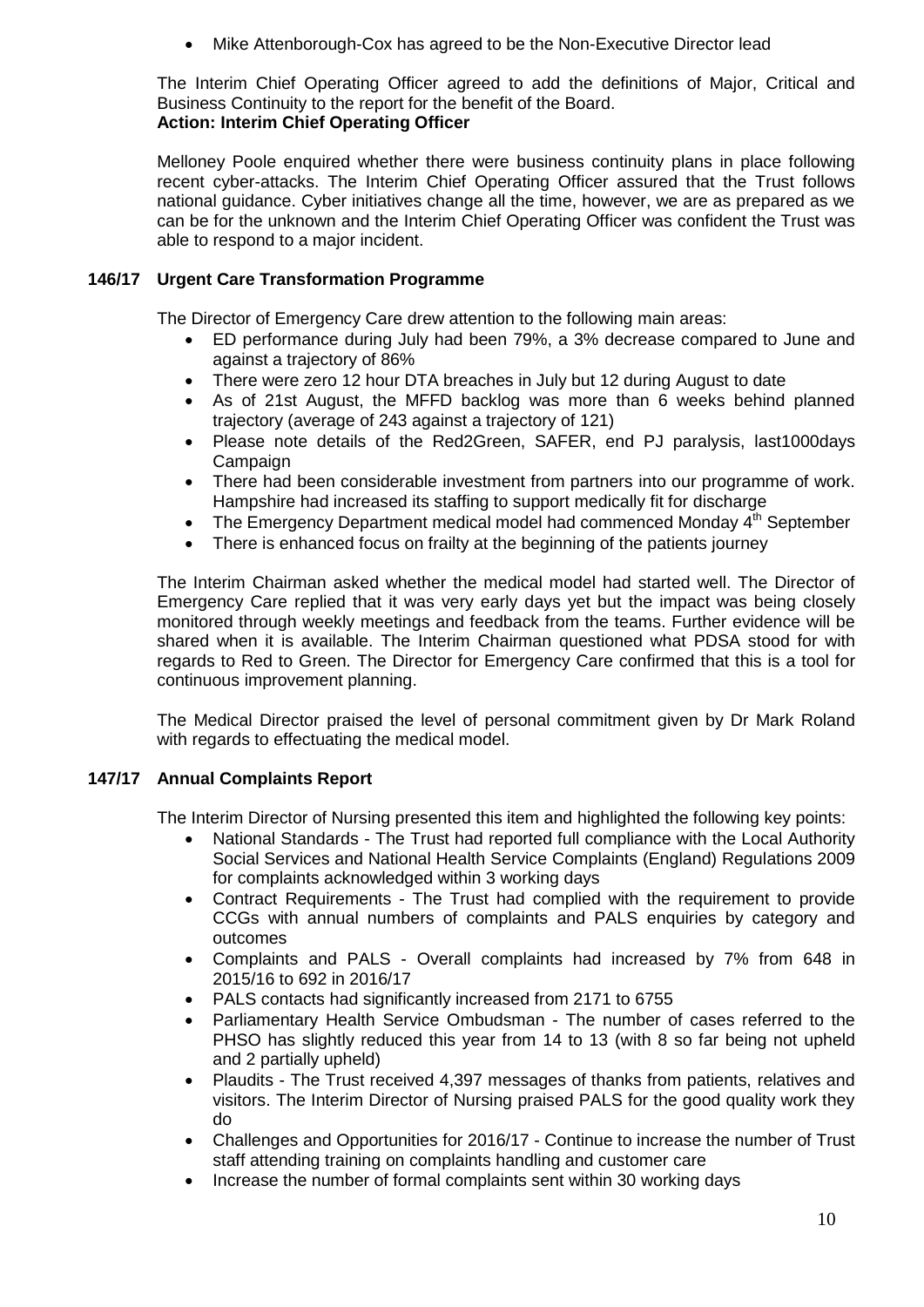Melloney Poole reiterated her point that it would be prudent to join up legal services and PALS.

David Parfitt echoed the point that the number of complaints was very small in comparison to the number of patients being seen by the Trust. He was concerned that not all complaints were being made formally. The Interim Director of Nursing responded to say that this is an area that will be focused on more.

# **148/17 Annual Audit Safeguarding Report**

The Interim Director of Nursing presented this item and drew attention to the following key points:

- Seeking Board's agreement of the 2017/18 work plan
- Appointments have been made for a Head of Adult Safeguarding and a Head of Child Safeguarding
- The number of adult safeguarding referrals had fallen for the second consecutive year, probably due to changing safeguarding thresholds
- Concerns had been raised regarding the application of MCA and DoLS legislation into everyday practice. No evidence of patient harm or that treatment and care decisions would have been different had been found when reviewing cases, however there had been omissions of documentation to evidence robust capacity assessment and best interest decision making processes
- Changes to use of the MCA to accommodate patients in a 'pre-DoLS' situation had given rise to a significant increase in DoLS application numbers and associated workload
- Underutilisation of training places had resulted in lower than projected training compliance for Enhanced Level MCA and DoLS
- Prevent First referral made by the Trust
- Next steps:
	- $\circ$  The business case for a team administrator awaits approval
	- o Training review scheduled within 2017/18 work plan to ensure compliance with anticipated Intercollegiate training levels
	- $\circ$  Work is requited to improve staff understanding of safeguarding thresholds
	- o Develop Trust specific e-WRAP package

Christine Slaymaker felt that the report was hard to follow as it contains both process and performance and she was not sure that it addressed all of the CQC issues. She needed assurance the Trust was fully sighted on the issues. The Interim Director of Nursing replied that she would look to add examples and that she would also include risks in future reports. Christine Slaymaker also commented that the Trust needed to identify any failings itself through checks and processes rather than wait for them to be identified by the CQC. Melloney Poole added that an early strategic look at top priorities would be key.

The Director of Emergency Care referred to the need to focus on dementia patients and to upskilling the organisation in dementia care. The Interim Director of Nursing confirmed that part of the plan is to have a lead dementia nurse for the Trust.

## **149/17 Mortality – Learning from Deaths Policy**

The Medical Director presented this item and highlighted the following key points:

- The National Quality Board 'National Guidance on Learning from Deaths (March 2017)' requires all Trusts to publish a policy, by September 2017, on how it responds to, and learns from, deaths of patients who die under its management and care
- The first draft of the Trust policy is provided to the Trust Board for information and awareness
- The policy will be ratified by the Governance and Quality Committee and published to the 30 September deadline
- The Trust Medical Director takes responsibility for the learning from deaths agenda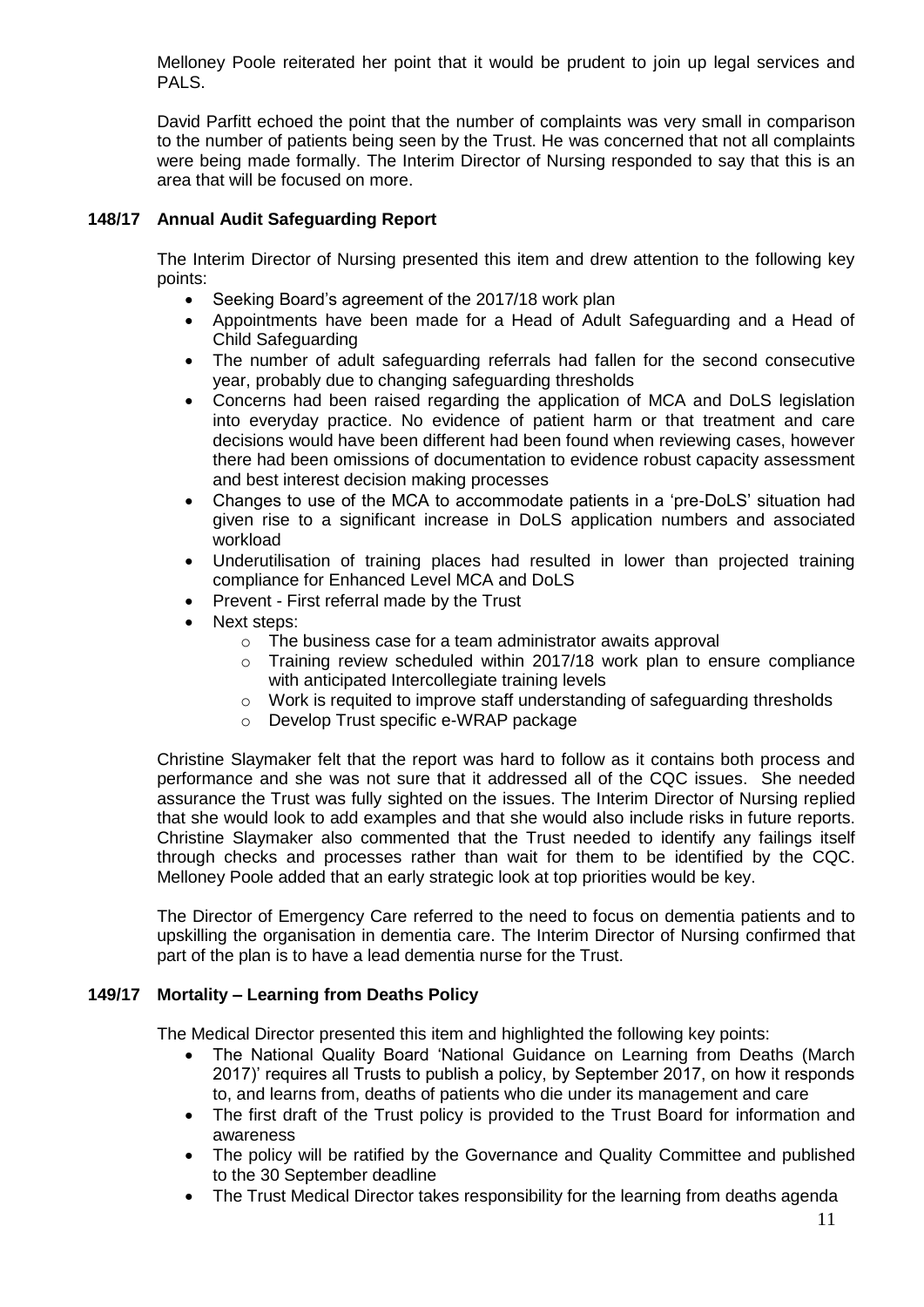- There is a Non-Executive Director providing oversight
- A specific Mortality Review Group has been established to provide the appropriate oversight of mortality within the Trust and ensure that appropriate learning from deaths is cascaded as appropriate
- NHS Improvement guidance for Trust Boards included

The Medical Director announced that the next element is to develop capabilities for the retrospective care note review methodology, which is the preferred methodology in the national guidance. Training has been a little slow but there are now several people signed up to these sessions which start next week. The next step would be to build the capabilities to undertake reviews of all inpatient deaths by the Mortality Review Panel – this would realistically take 6 month. Priority is being given to medical areas in the meantime.

The Director of Emergency Care noted that the approach and leadership in this area taken by Portsmouth Hospitals NHS Trust exceeded the national standard. The Interim Chairman added that, the Trust is not only doing the right thing, but is doing it in the right way and regardless of requirements placed upon us, it is appropriate that all deaths be reviewed and that is what we were working towards.

## **150/17 Audit Committee Report**

Mike Attenborough-Cox informed the Board that the Audit Committee was due to take place on the 21<sup>st</sup> September and therefore had no update to present.

## **151/17 Charitable Funds Update**

The Director of Corporate Affairs highlighted the following key points:

- Total Funds Portsmouth Hospitals NHS Trust General Charitable Fund has a fund balance of £1,483,000 as at 31st July, 2017
	- o Charitable Income During the month, the charity received donations, legacy and fundraising income of £60,000
	- o Charitable Expenditure During the month, expenditure of £89,000 was processed
- The Rocky Appeal The Rocky appeal needs to raise £425,000 to complete its appeal in June 2018
	- $\circ$  Investments The only investment held is with CCLA of £123,000
- Forthcoming Events:
	- o Golf Day, Ageas Bowls, Southampton 7th September
	- o Great South Run 22nd October
	- $\circ$  Make you Will Month Throughout October (three solicitors taking part in four locations)

The Director of Corporate Affairs thanked both Sainsbury's of Waterlooville and Farlington for their much valued support.

Melloney Poole raised concern that the Charitable Funds report states that it updates the Board in its capacity as Trustee, however, Melloney does not feel that the Board is currently fulfilling this element. The Director of Corporate Affairs replied that the Charitable Funds meeting was chaired by a Non-Executive Director and therefore has oversight, but he will of course review the Charitable Funds terms of reference and investigate the legal implications and Trust compliance of the Trustees meeting with the Committee. **Action: Director of Corporate Affairs**

### **152/17 Non-Executive Directors' Report**

Melloney Poole expressed her appreciation of being part of the walkaround that had taken place on the day that the CQC report was published and thanked the Interim Chief Operating Officer for facilitating it. The Interim Chief Operating Officer in turn thanked the Non-Executive Directors and Executive Directors for taking the time to take part.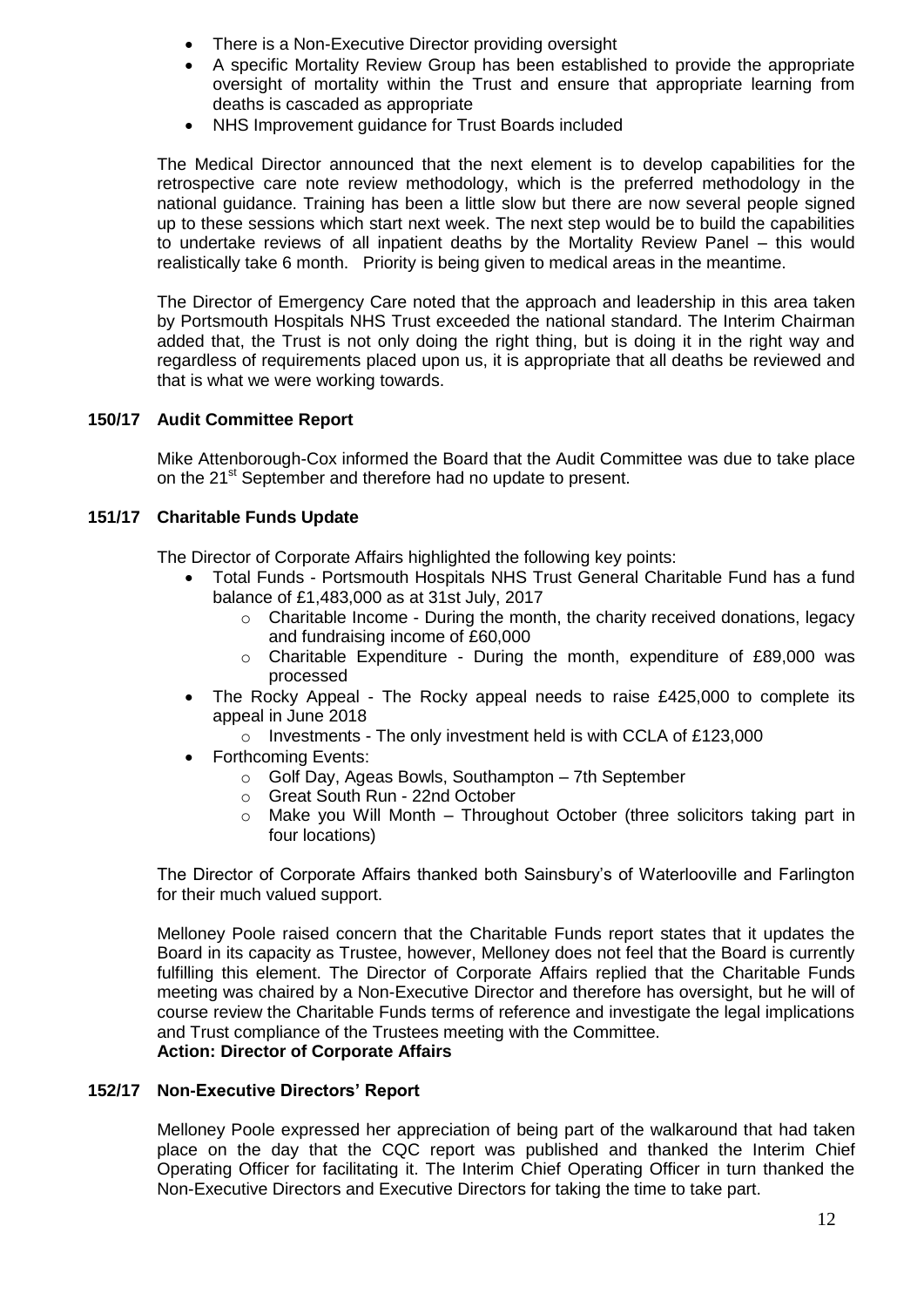Mike Attenborough-Cox informed the Board that he and David Parfitt had a very useful meeting with the Non-Executive Directors from South Central Ambulance Service.

The Interim Chairman announced that there was still a Clinical Non-Executive Director vacancy. The recruitment process had been delayed but will be appointed to soon.

### **153/17 Acute Alliance Steering Group Minutes**

Noted.

### **154/17 Summary of Governors Business**

The Director of Corporate Affairs reported that the Governors recognised the workload of the Non-Executive Directors and were happy to support where they can.

The Governors raised concern around performance, in particular, internal metrics for SAFER and discharges and questioned why performance had not improved. The Director of Emergency Care shared the Governors concerns and assured them that there was commitment from all of the senior management team to make improvements.

The Director of Corporate Affairs conveyed that a number of Governors had met with the new Chief Executive and were optimistic at his appointment.

### **155/17 Company Secretary Papers for Noting**

Papers noted.

Christine Slaymaker assured the Board that the risk register was regularly updated and reviewed at the Risk Assurance Committee meeting. After the last meeting, she felt that it was more of an operational meeting and therefore should be chaired by a senior manager. She asked that consideration be given to where the risk register should feed into as the meeting is not currently a Risk Assurance Committee meeting. The Chief Executive confirmed that a review of the current governance structure was underway and a new structure will be proposed in October along with the new Board Assurance Framework. A revised Risk strategy will be presented at the November Board. There will be a new Director of Strategy & Governance in post during the next few months and it will be their responsibility to lead on this.

### **156/17 Annual Work plan**

Noted.

## **157/17 Record of Attendance**

Noted.

### **158/17 Opportunity for the Public to ask questions relating to today's Board meeting**

Mary Sheppard, Lead Governor, made reference to the increase in complaints and asked which area of the Trust they were mainly coming from and what the plan to rectify the problem was. The Interim Director of Nursing replied that she would look into the question outside of the meeting and will respond directly to the points made. The Interim Chairman pointed out that the Trust needed to raise awareness as to how complaints can be made and that we shouldn't be wary of them but treat them as an opportunity to identify problem areas and address them.

Roland Howes raised concern around the new format of the IPR and felt that it didn't now provide enough information. The Interim Chief Operating Officer replied that the report had